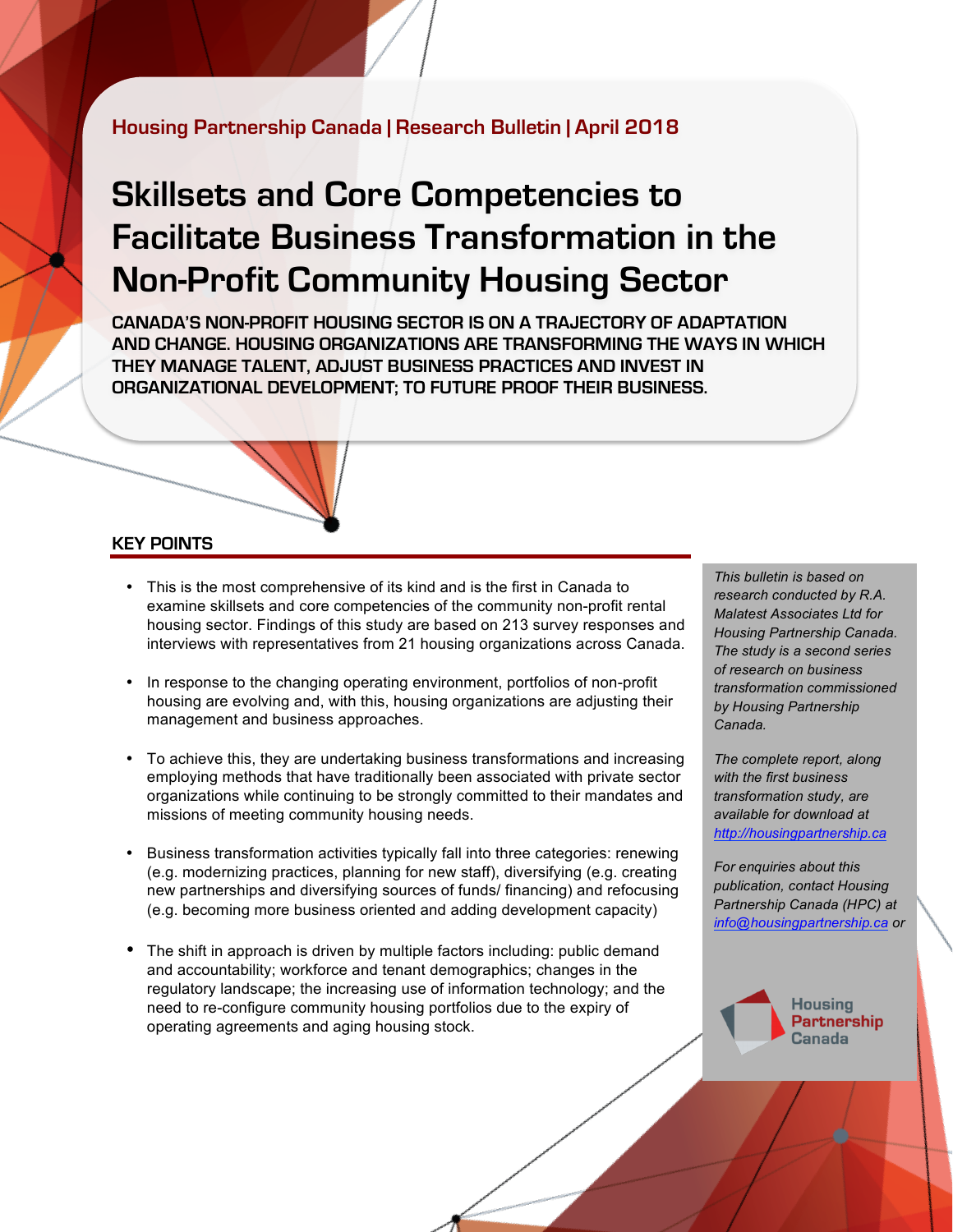### **CONTEXT**

The *Business Transformation II* study is the first in Canada to examine skillsets and core competencies that the non-profit housing sector needs to transform and future-proof their businesses.

The study provides an "insider" perspective on how these housing organizations are responding to new opportunities and responsibilities in the changing operating environment.

Many factors are driving the changes underway in the sector today, including:

- Expiry of operating agreements
- Aging housing stock
- Aging workforce with retiring staff
- Recruiting and training millennials new to the non-profit housing sector
- Changes in tenant demographics (e.g., a growing seniors' population)
- Changes in the regulatory landscape at the local, provincial and national level
- Increasing use of information technology
- Demand for greater public accountability and focus on results

Housing organizations are considering adjustments to their management and business approaches. To achieve long-term business sustainability, non-profit housing providers are recognizing that they must examine their organizational dynamics.

#### **METHODOLOGY**

Focusing on the Canadian non-profit rental housing sector, the study used multiple lines of inquiry to explore business transformation. A total of 21 interviews were conducted with non-profit housing provider organizations (n=14) and other organizations' (n=7). An open online survey was also conducted with 213 individuals, with representation from non-profit housing providers (69%), government organizations (18%) and other housing organizations (13%).



## **Organizations Interviewed**



*\*Other survey organizations include: housing development groups, agencies that support housing, contractors, or faith-based/charitable organizations*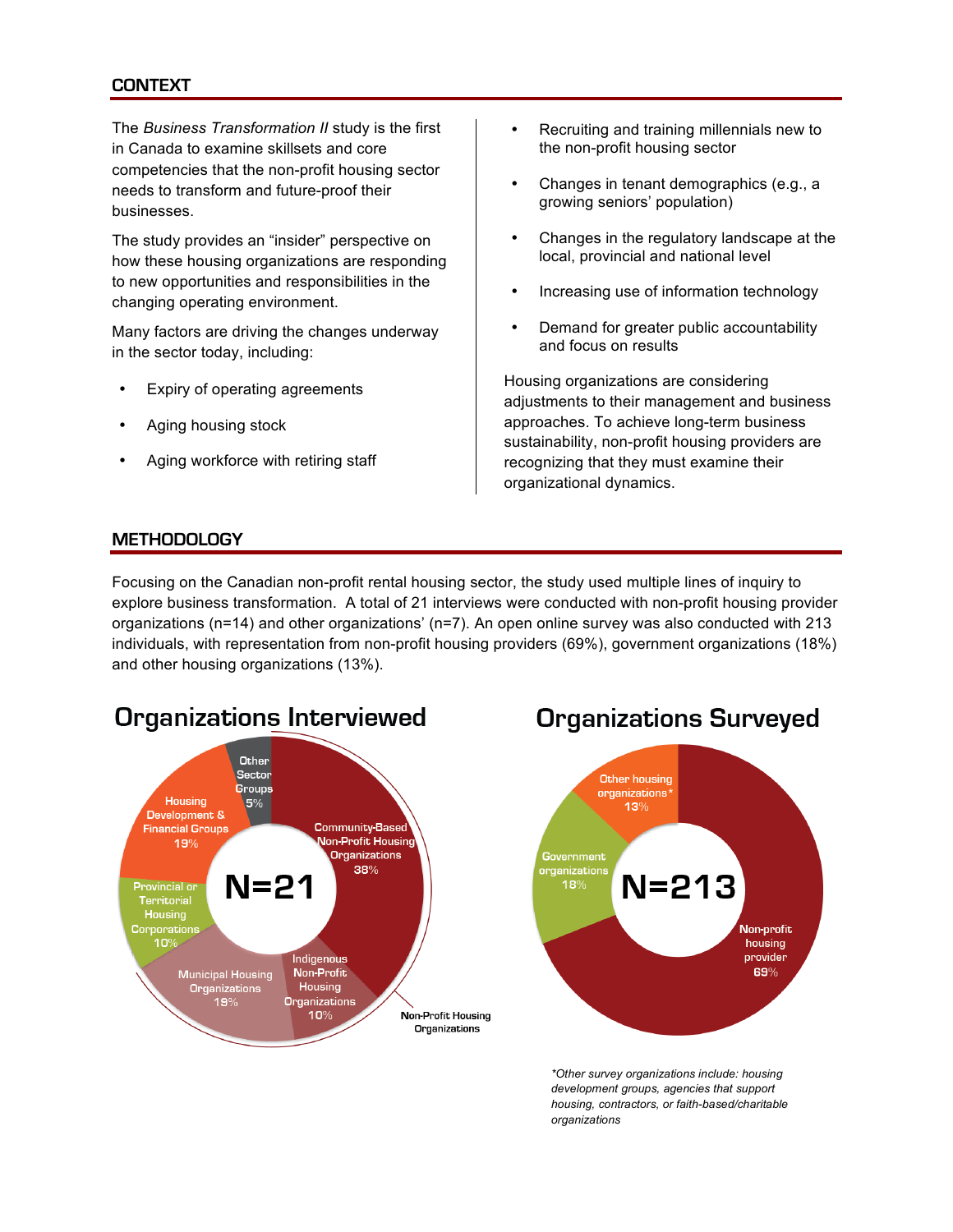#### **KEY FINDINGS**

The study found three types of processes driving change among organizations: renewal, diversification, and refocusing. Within and across these three processes, specific strategic actions were identified: developing new human resources strategies; investing in digitalization and information technology; strengthening

governance and boards; and exploring alternative revenue generation or financial strategies. Organizations are also exploring partnerships and collaborations across sectors. Survey respondents and key informants largely supported similar findings across the study.

### **KEY CHANGE CATEGORIES AND STRATEGIC ACTIONS**



#### **1. HUMAN RESOURCES**

In response to the evolving sector, organizations updated their visions or developed new plans or strategies, such as strategic plans and HR strategies. While the pace varied from assessments of readiness to re-assessing organizational resources, these changes prompted shifts in HR.

Addressing HR requirements was the most commonly reported change made by all participating organizations.

- Strategic changes in senior management, including succession planning for retiring leadership
- Changes in staff recruitment, including new skill sets to address organizational gaps, client services, marketing, IT, financial, and real estate development or project management skills

#### **2. DIGITALIZATION & IT**

Investments in IT were the second most common organizational change. Some organizations had

Key changes included: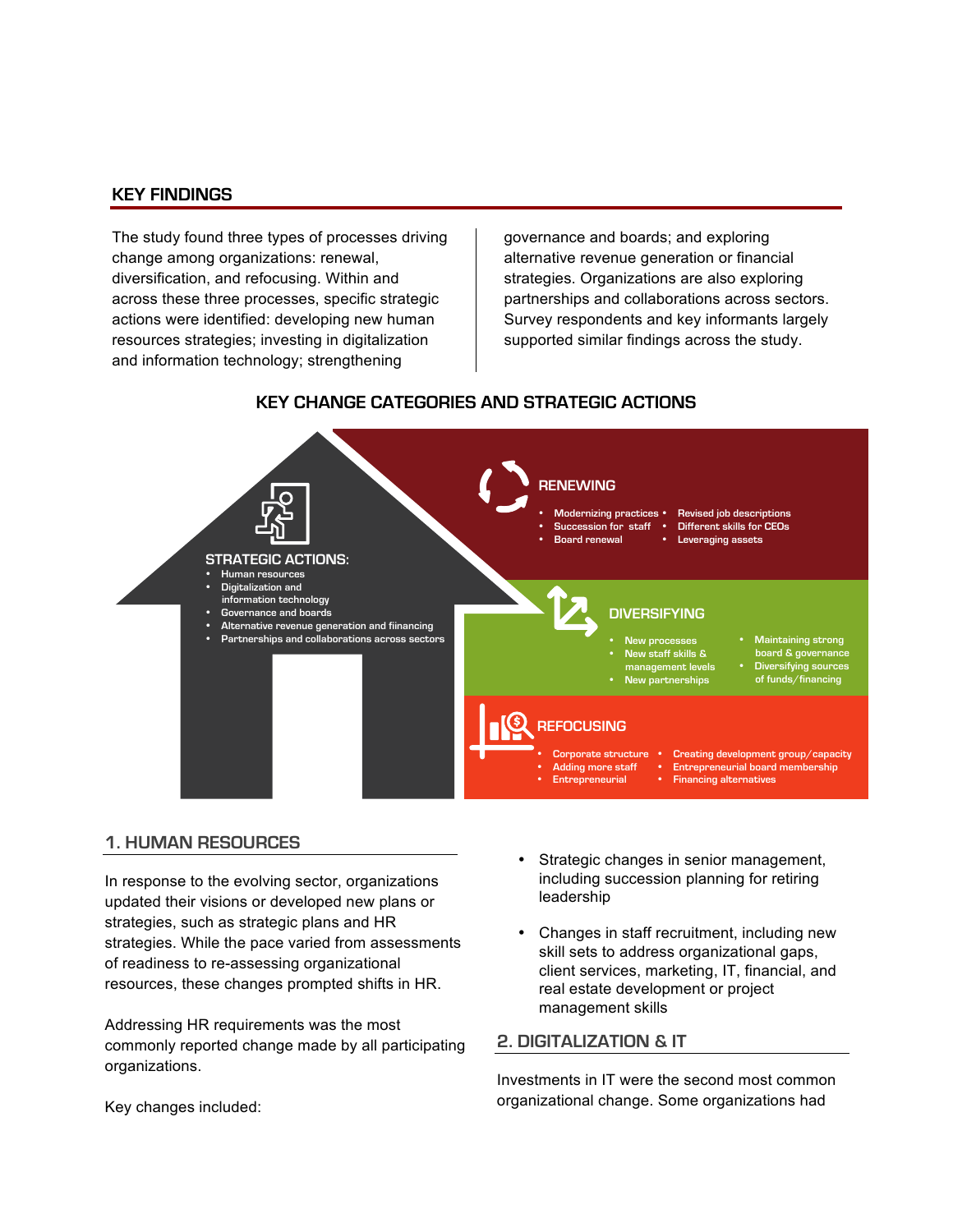made substantial investments with positive impacts, including:

- Increased electronic information sharing with boards that improved operational efficiency
- Use of remote data entry (e.g., tablets) which improved the efficiency of property management and repairs
- More streamlined information systems that helped to meet funder reporting requirements
- Development of performance tools that were incorporated for technical and project development or redevelopment proposals.

Challenges with new technologies were also noted, including the lack of dedicated IT staff and the continuous resources required due to the rapid pace of technology.

#### **3. GOVERNANCE & BOARDS**

Many organizations reported that their boards had gone through transitions in the past, resulting in changes to structure or processes. Changes to strengthen organizational governance and boards included:

- Fixed or limited terms for members
- Implementing board policies and committees to carry out governance responsibilities, such as strategic planning or audits
- Recruiting diverse skillsets and backgrounds (e.g., business, finance, or real estate) to fill organizational needs and build ties for partnership opportunities with other sectors
- Establishing committees and processes for filling vacancies to ensure continuity

#### **4. ALTERNATIVE REVENUE GENERATION & FINANCING**

Nearly one-quarter (23%) of survey respondents reported exploring alternative revenue generation options, including joint ventures or diversification into new housing products and services. This was not commonly reported by key informants, but a few organizations that were interviewed did report:

- Revenue sources from other services
- The disposition of assets as a source of funds for new builds or renewals
- Seeking out new funding opportunities

While some new social financing approaches had emerged, these opportunities were localized and depended on resources available in the area. Another key trend observed was the emergence of separate development and financing entities. Some organizations described this as building intermediaries to share responsibilities.

#### **5. PARTNERSHIPS & COLLABORATIONS**

The study also identified changes across sectors that had impacts or implications for business transformation in the non-profit housing sector:

- Partnership approaches have crossed sectors to include municipalities and service organizations. Leadership from government housing agencies has helped to broaden these partnerships.
- Non-profits are increasingly looking for partners with available sites to support development. Access to land is challenging and internal expertise is needed to support the expansion of housing portfolios.
- Crossovers with other sectors require a broader skillset due to the diverse services offered. Better understanding of business models best suited to support transformation in this context is required.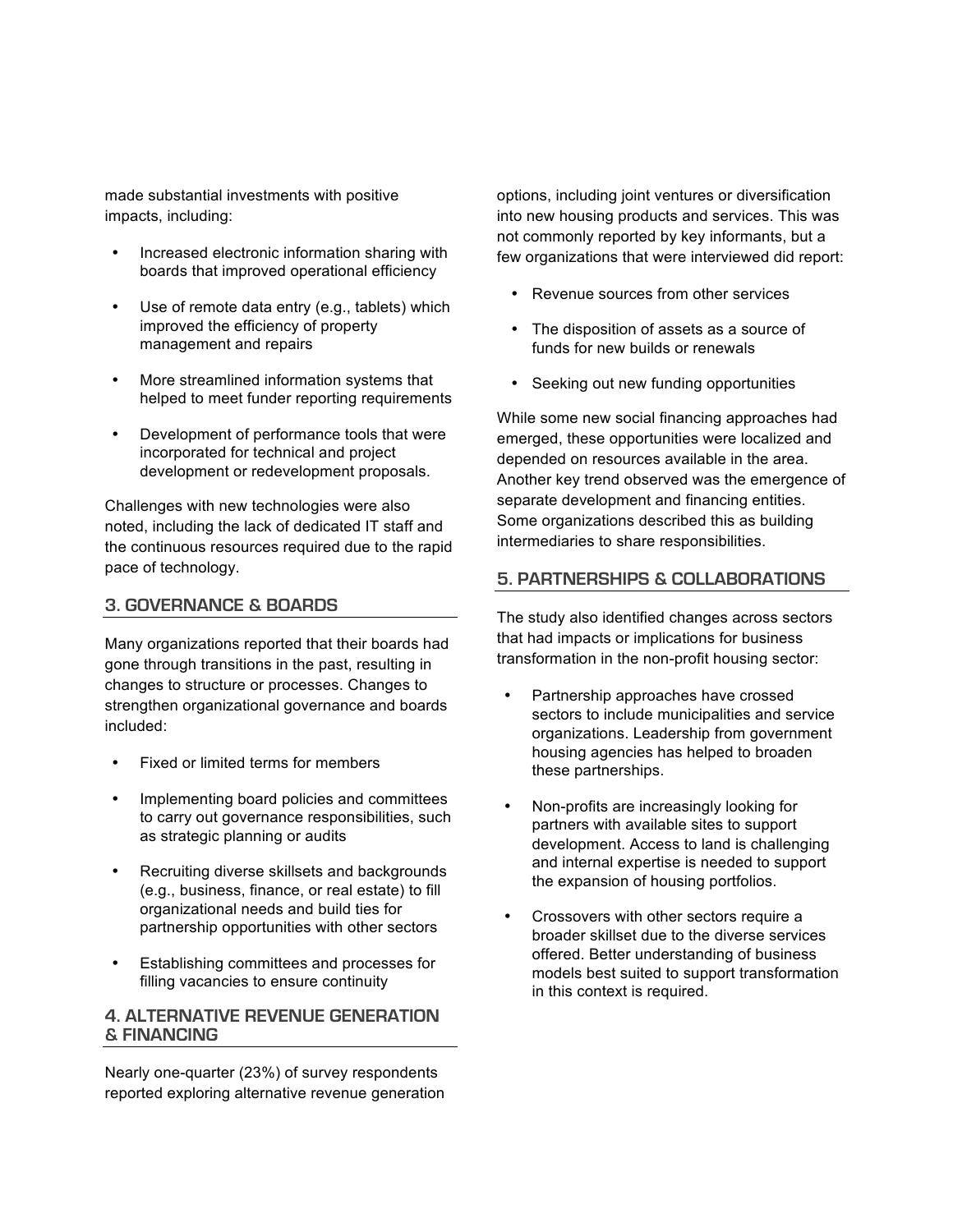#### **RISK PERCEPTION**

Non-profits as business entities have responsibilities for managing financial and organizational risks to their operations. Some non-profit housing providers said they dealt directly with **financial risk** and others noted the need to take **smart risks**. There are inherent risks with new approaches, and this risk has to be weighed against the risk of doing nothing or

continuing to use old models (**comparative risk)**.

When asked whether risk hindered organizational changes for business transformation, few key informants reported that their boards were risk averse, while just over one-third (37%) of survey respondents identified risk as a challenge for business transformation.

**"Organizations are looking to the future as part of their planning processes. A greater focus on smart risks that matter to the resilience of the non-profit housing sector could be promising."**

#### **LESSONS LEARNED**



#### **CONCLUSIONS**

Overall, the non-profit community housing sector is transforming business practices in response to a changing housing landscape. Non-profit housing organizations are strongly committed to their mandates of meeting community housing needs and are adapting their structures and capacities to achieve long-term viability and sustainability through:

- Changes in skill sets and competencies to address organizational gaps
- Strengthening of boards, governance policies, and senior management to support operational sustainability

While not typically framed as 'future proofing', the need to be better positioned to respond to changing priorities and challenges is widely recognized.